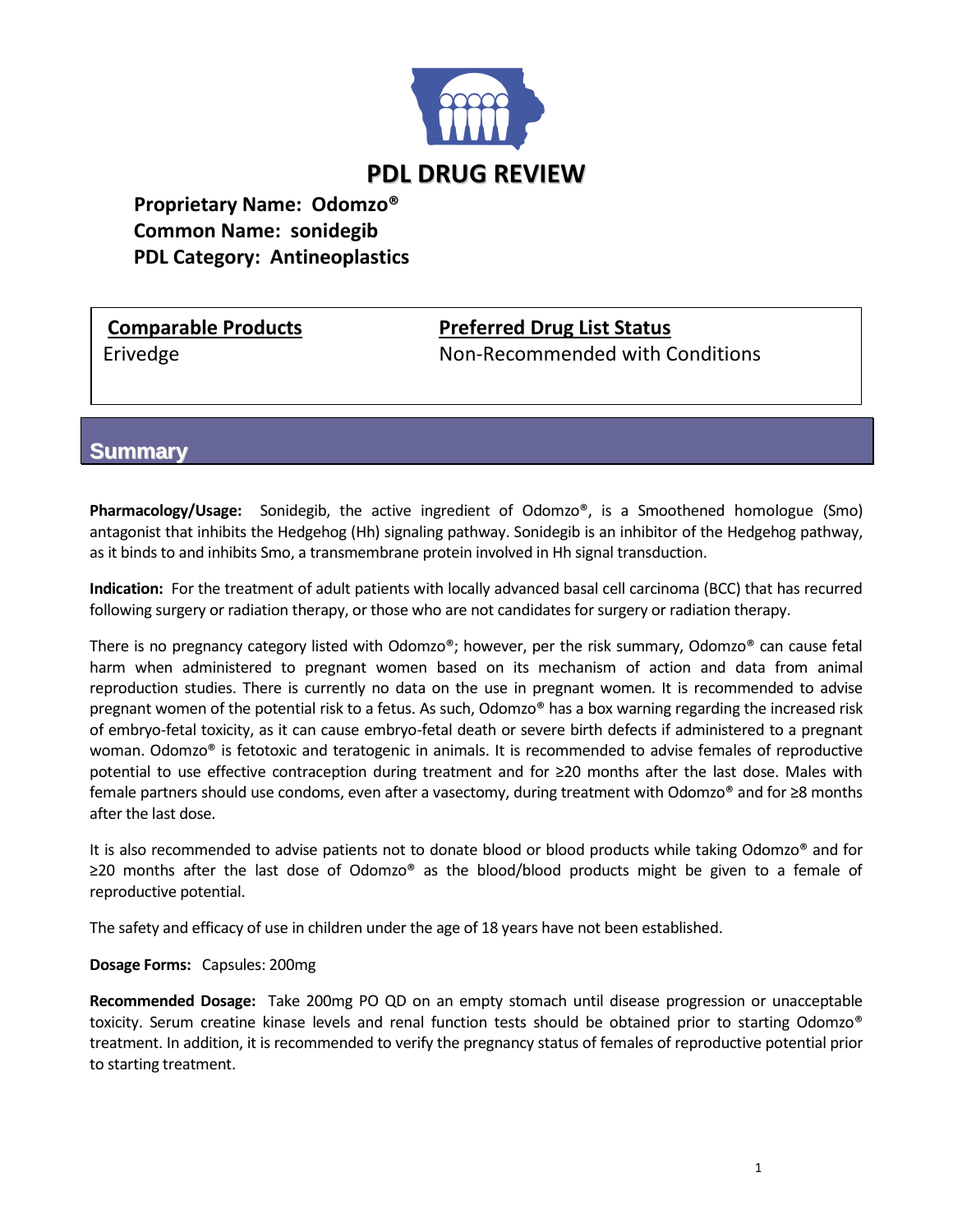Dose adjustments are not required in those with renal impairment or in those with mild hepatic impairment. The use of Odomzo® has not been studied in patients with moderate or severe hepatic impairment.

It is recommended to interrupt Odomzo® therapy for the following: Severe/intolerable musculoskeletal adverse reactions;  $1^{st}$  occurrence of serum creatine kinase elevation between 2.5 and 10 times upper limit of normal (ULN); or Recurrent serum creatine kinase elevation between 2.5 and 5 times ULN.

It is recommended to permanently discontinue Odomzo<sup>®</sup> treatment for the following: Serum creatine kinase (CK) elevations greater than 2.5 times ULN with worsening renal function; Serum CK elevation greater than 10 times ULN; Recurrent serum CK elevation greater than 5 times ULN; or Recurrent severe/intolerable musculoskeletal adverse reactions.

**Drug Interactions:** The concomitant use of Odomzo® should be avoided with the following: strong CYP3A inhibitors (including but not limited to saquinavir, telithromycin, ketoconazole, itraconazole, voriconazole, posaconazole, and nefazodone), moderate CYP3A inhibitors (including but not limited to atazanavir, diltiazem, and fluconazole), and strong/moderate CYP3A inducers (including but not limited to carbamazepine, efavirenz, modafinil, phenobarbital, phenytoin, rifabutin, rifampin, and St. John's Wort). If a moderate CYP3A inhibitor must be used with Odomzo®, administer the moderate CYP3A inhibitor for less than 14 days and closely monitor for adverse reactions (especially musculoskeletal adverse reactions).

**Common Adverse Drug Reactions:** *There was no placebo data to compare with Odomzo®. The following are reported adverse events in patients treated with Odomzo® in a clinical trial.* The most frequently reported adverse events included muscle spasms (54%), musculoskeletal pain (32%), myalgia (19%), alopecia (53%), pruritus (10%), dysgeusia (46%), headache (15%), fatigue (41%), pain (14%), nausea (39%), diarrhea (32%), abdominal pain (18%), vomiting (11%), decreased weight (30%), and decreased appetite (23%). Key laboratory abnormalities included increased serum creatinine (92%), increased serum creatine kinase (61%), hyperglycemia (51%), increased lipase (43%), increased alanine aminotransferase (19%), increased aspartate aminotransferase (19%), increased amylase (16%), anemia (32%), and lymphopenia (28%).

#### **Contraindications:** None listed

### **Manufacturer:** Novartis

**Analysis:** The safety and efficacy of Odomzo® were assessed in a small double-blind multiple-cohort randomized Phase 2 study that included patients (N=230) with locally advanced BCC (laBCC) or metastatic BBC (mBCC) who were randomized to Odomzo® 800mg or 200mg once daily until disease progression or intolerable toxicity. The primary outcome was objective response rate (ORR) as determined by blinded central review according to modified Response Evaluation Criteria in Solid Tumors (mRECIST) in patients with laBCC or RECIST version 1.1 for patients with mBBC. A key secondary outcome was duration of response.

Patients randomized to the 200mg strength that had laBCC (N=66) were followed for at least 12 months, unless discontinued earlier. The ORR in this population was 58%, consisting of 3 (5%) complete responses and 35 (53%) partial responses. In a prespecified analysis using an alternative definition of complete response (CR), defined as at least a partial response (PR) according to MRI and/or photography and no evidence of tumor on biopsy of the residual lesion, generated a CR rate of 20%. Of the 38 with an objective response, 18% (N=7) had subsequent disease progression with 4 of these 7 having maintained a response of ≥6 months. The remaining 31 patients have ongoing responses ranging from 1.9+ to 18.6+ months, and the median duration of response has not been reached.

There were 128 patients randomized to Odomzo® 800mg who had laBCC. There was no evidence of better antitumor activity per the ORR in patients with laBCC randomized to receive Odomzo® 800mg daily and followed for at least 12 months.